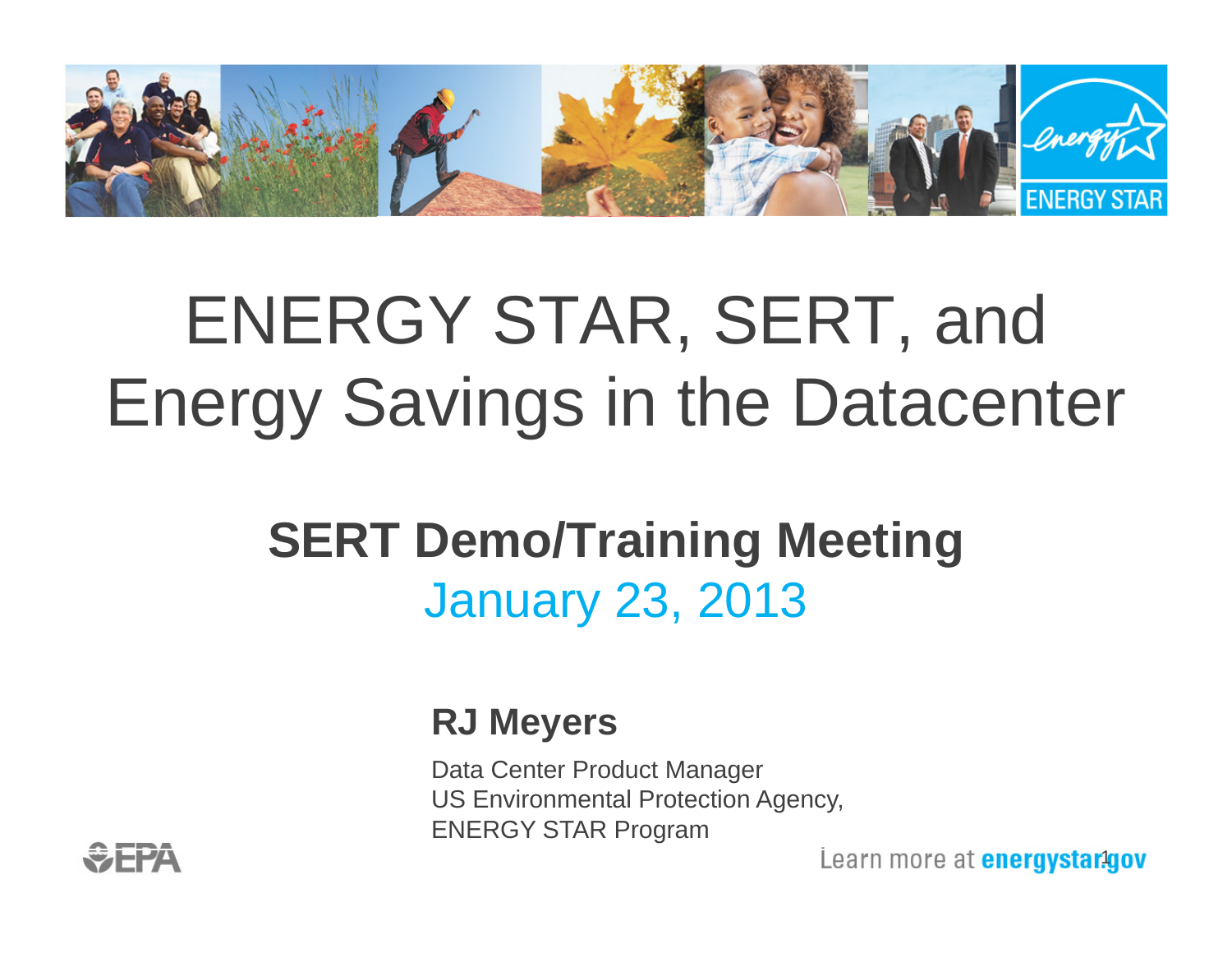#### **ENERGY STAR Data Center Products Team**



- • Managers:
	- RJ Meyers, ENERGY STAR, EPA. 202-343-9923. Meyers.Robert@epa.gov
	- Bryan Berringer, ENERGY STAR, DOE. 202-586-0371. Bryan.Berringer@ee.doe.gov
- • Servers and Storage: servers@energystar.gov, storage@energystar.gov
	- John Clinger, ICFI. John.Clinger@icfi.com.
	- Emmy Phelan, ICFI. Emmy.Phelan@icfi.com
	- Al Thomason, TBWC LLC. <u>thomasonw@gmail.com</u>
	- Allen Tsao, NCI. Allen.Tsao@navigant.com
	- Akshay Odugoudar, NCI. akshay.odugoudar@navigant.com
	- Robert Fitzgerald, NCI. Robert.Fitzgerald@navigant.com
- $\bullet$  UPS: ups@energystar.gov
	- Matt Malinowski, ICFI. mMalinowski@icfi.com.
	- Rachel Unger, ICFI. <u>rUnger@icfi.com</u>
- • Large Network Equipment: largenetwork@energystar.gov
	- John Clinger, ICFI.
	- Tom Bolioli, Terra Novum. <u>tbolioli@terranovum.com</u>
	- Steven Lanzisera, LBNL. <u>smlanzisera@lbl.gov</u>
	- Bruce Nordman, LBNL. BNordman@lbl.gov
	- Allen Tsao, NCI.
	- Robert Fitzgerald, NCI.

ICFI: ICF International. Primary EPA contractor

NCI: Navigant Consulting International. Primary DOE contractor

LBNL: Lawrence Berkeley National Laboratory

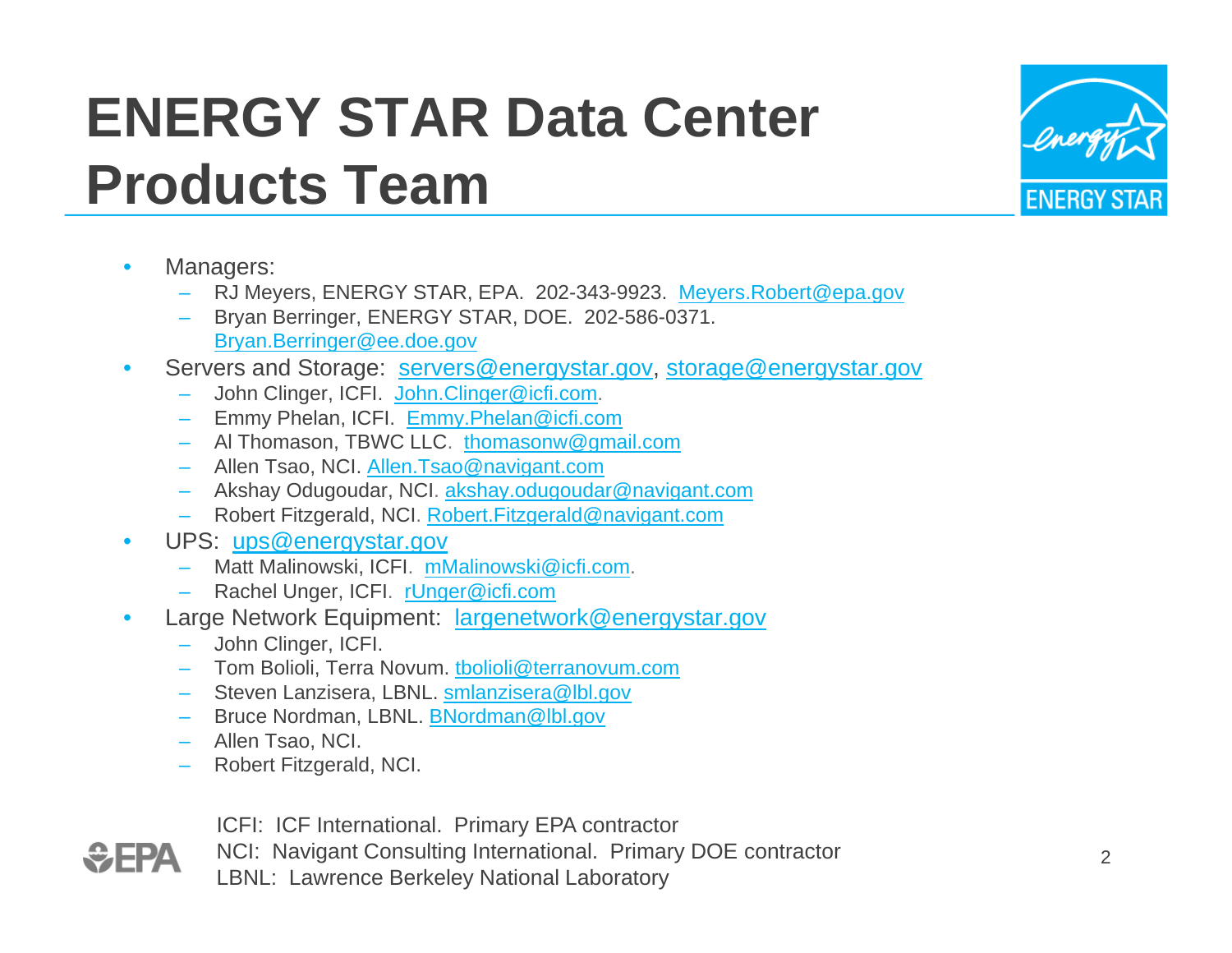# **ENERGY STAR Overview**

•





- • Federal government product and building labeling program
	- Established in 1992
	- EPA and DOE
	- Voluntary participation by private sector
	- $-$  Federal agencies required to buy EStar products
- • Label awarded for superior energy efficiency.
- Also promote better practices.
	- Power management
	- Efficiency of buildings
- • Save money, protect environment, add value to products.
- • Influential brand recognized by over 80% of Americans

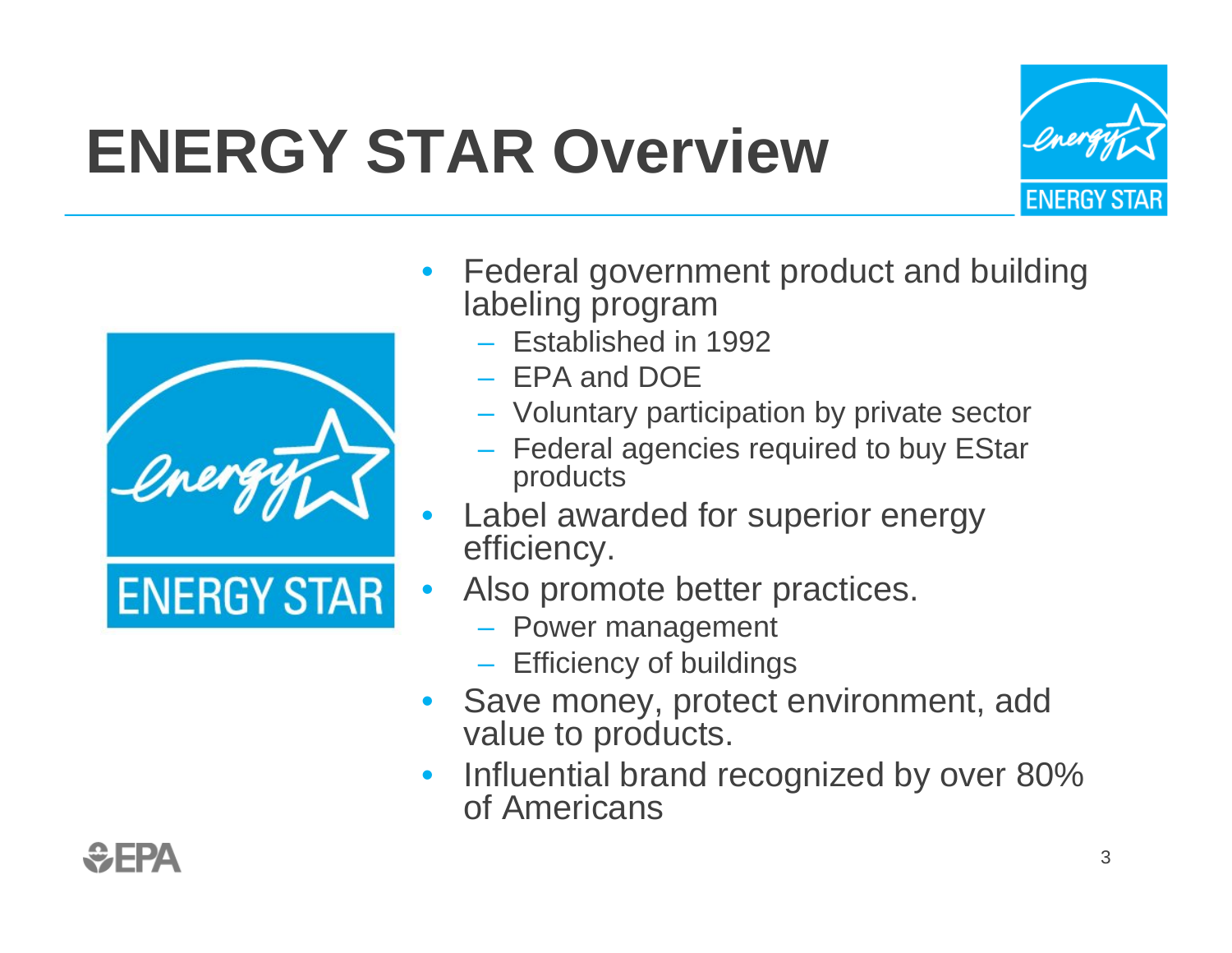### **What does the ENERGY STAR Label Mean?**





- $\bullet$  A labeled product is:
	- More energy efficient than a conventional one
	- Cost effective
		- Payback in energy saved
	- Capable of delivering same or better performance compared to non-labeled products.
	- Better for the climate.

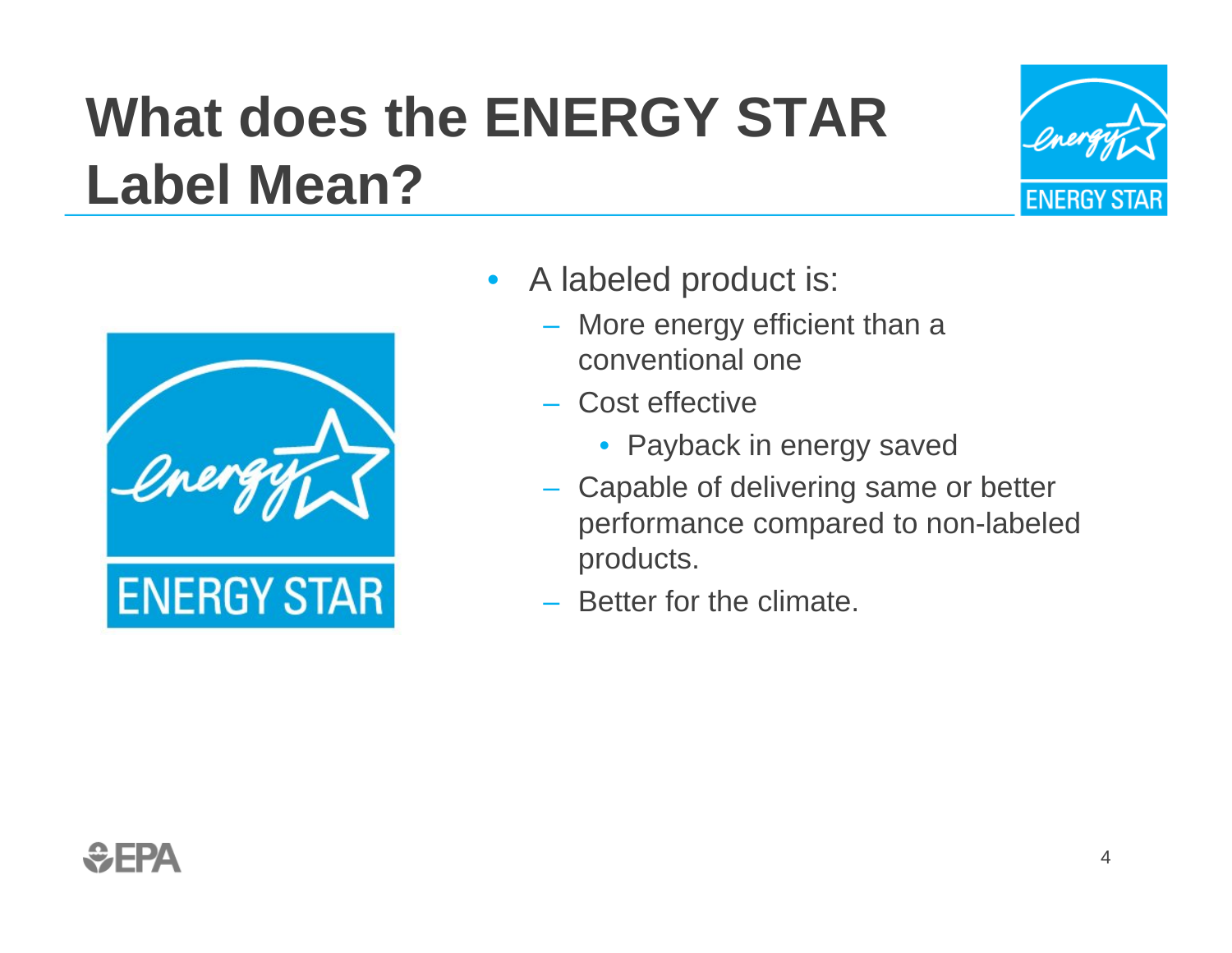

#### **ENERGY STAR in the Data Center**

- Product specifications for
	- Servers: v2.0 in Q1 2013
	- Storage: v1.0 in Q2 2013
	- UPS: v1.0 effective as of 8/1/12
	- Large Network Equipment: In progress
- Development may start soon on
	- Data Center Cooling Equipment
- Provide information to users to control energy costs.
	- Buildings: Portfolio Manager
	- Products: Labeling, Power and Performance Datasheet
	- Efficiency Strategies: Low-carbon IT Program's "Top 12 Data Center Efficiency Strategies"

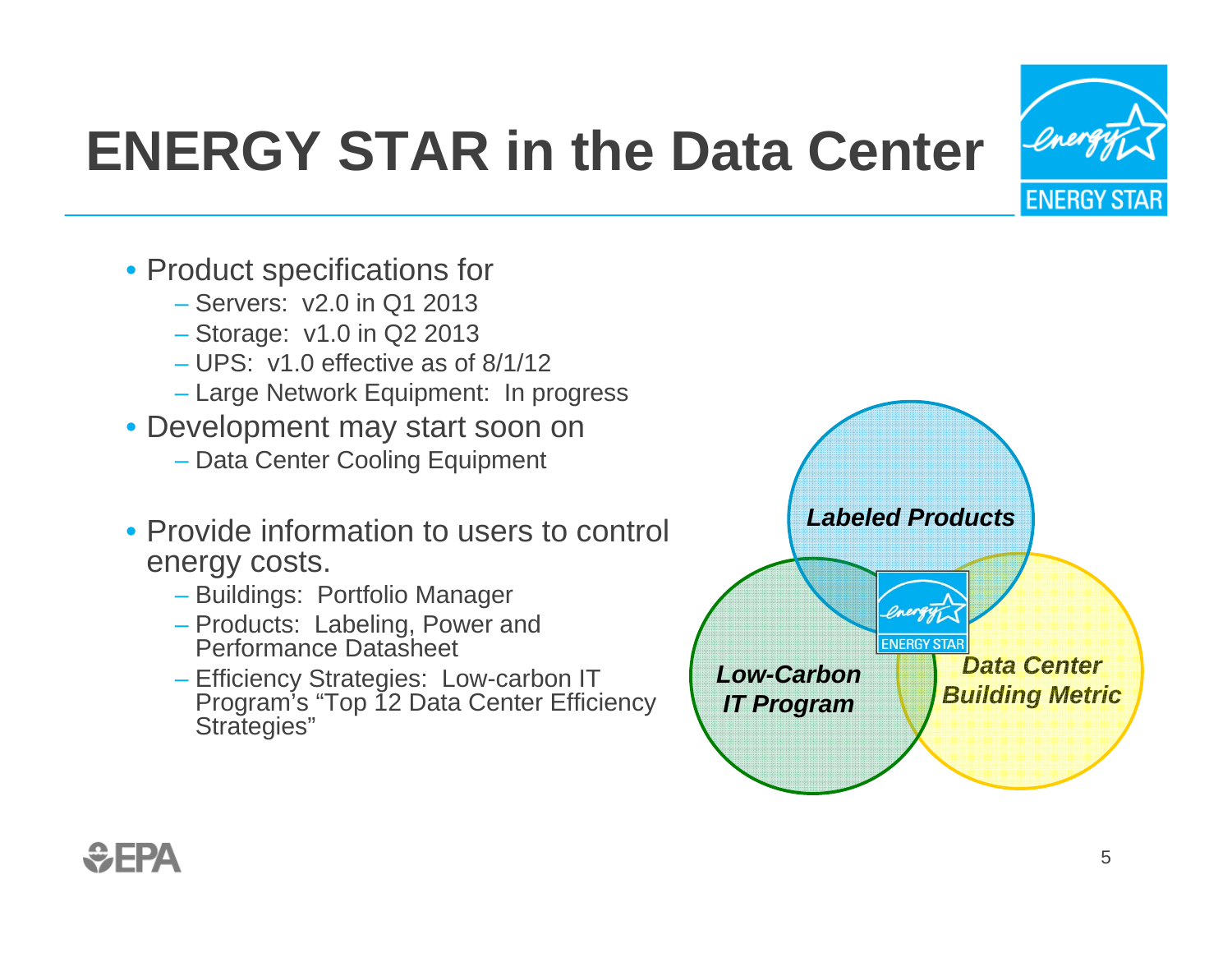# **Role of ENERGY STAR**



- Addresses "coordination problem"
	- Phenomenon established in social sciences, game theory
	- "…situations in which all parties can realize mutual gains, but only by making mutually consistent decisions."
- Focal point for energy efficiency
	- External to industry
	- Create/increase collaboration
	- Ask questions, get things moving
	- Develop/intensify "ecosystem" of contacts
- Explore and define efficiency
	- Metrics to use?
	- Configurations to recognize?
	- Test procedure(s) to use or develop?
- Provide purchasers with data needed to select products for energy efficiency and functionality.
- International coordination

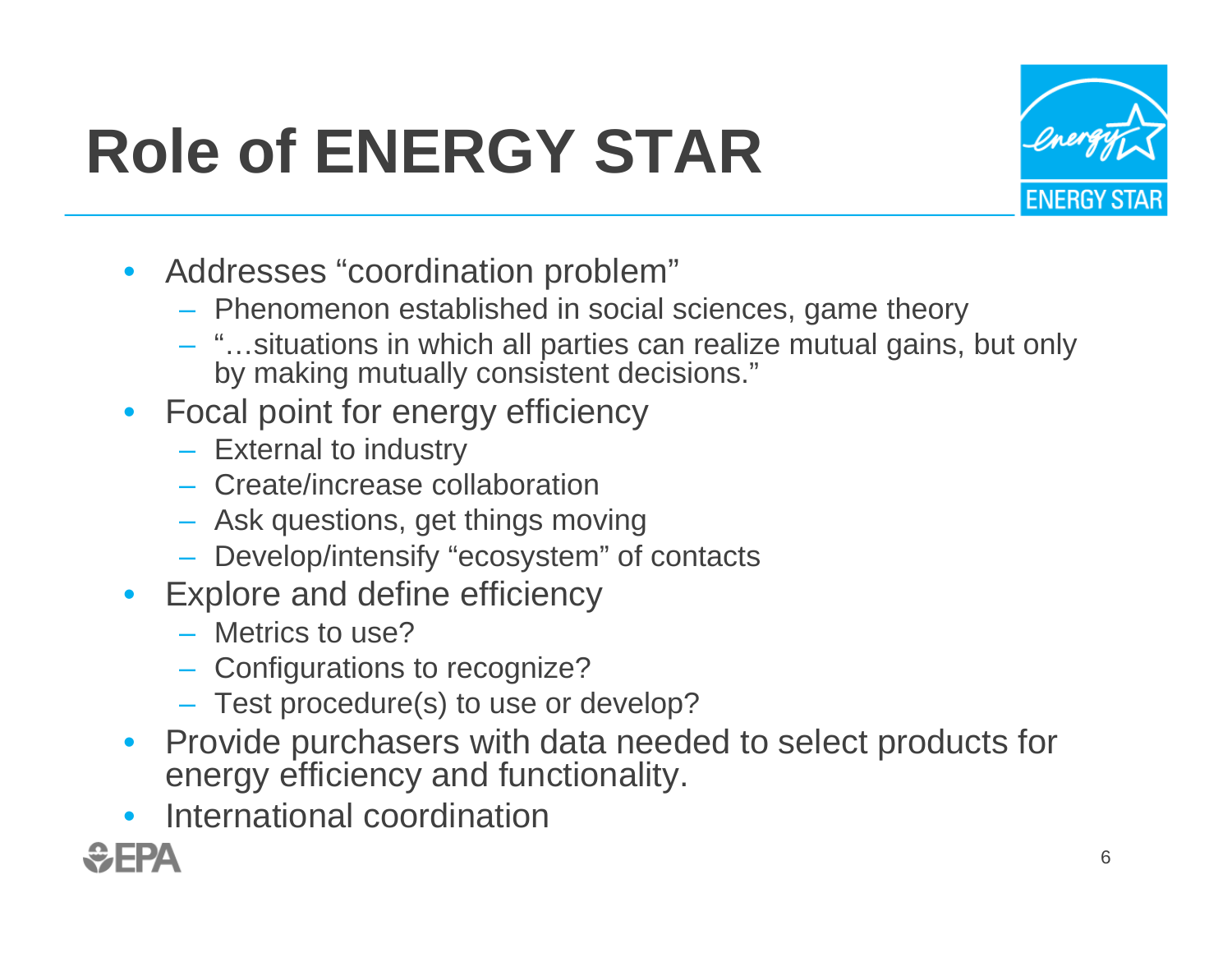### **History of Data Center Products in ENERGY STAR**



- "The spark"
	- – 2007 Report to Congress on Servers and Data Center Energy Efficiency, Public Law 109-431
		- http://www.energystar.gov/index.cfm?c=prod\_development.serv er\_efficiency\_study
- Sample of findings:
	- 2006: Data centers consumed ~1.5% of US elect.
	- 2011: Data centers will consume ~3% of US elect.
	- Main energy users:
		- Servers, cooling equip, storage, network equip, UPS.
	- Projections:
		- Historical trend leads to 125 billion kWh consumed in 2011, absent any action.
		- Annual savings of 23 74 billion kWh possible by 2011 with use of best practices, state of the art equipment, etc.

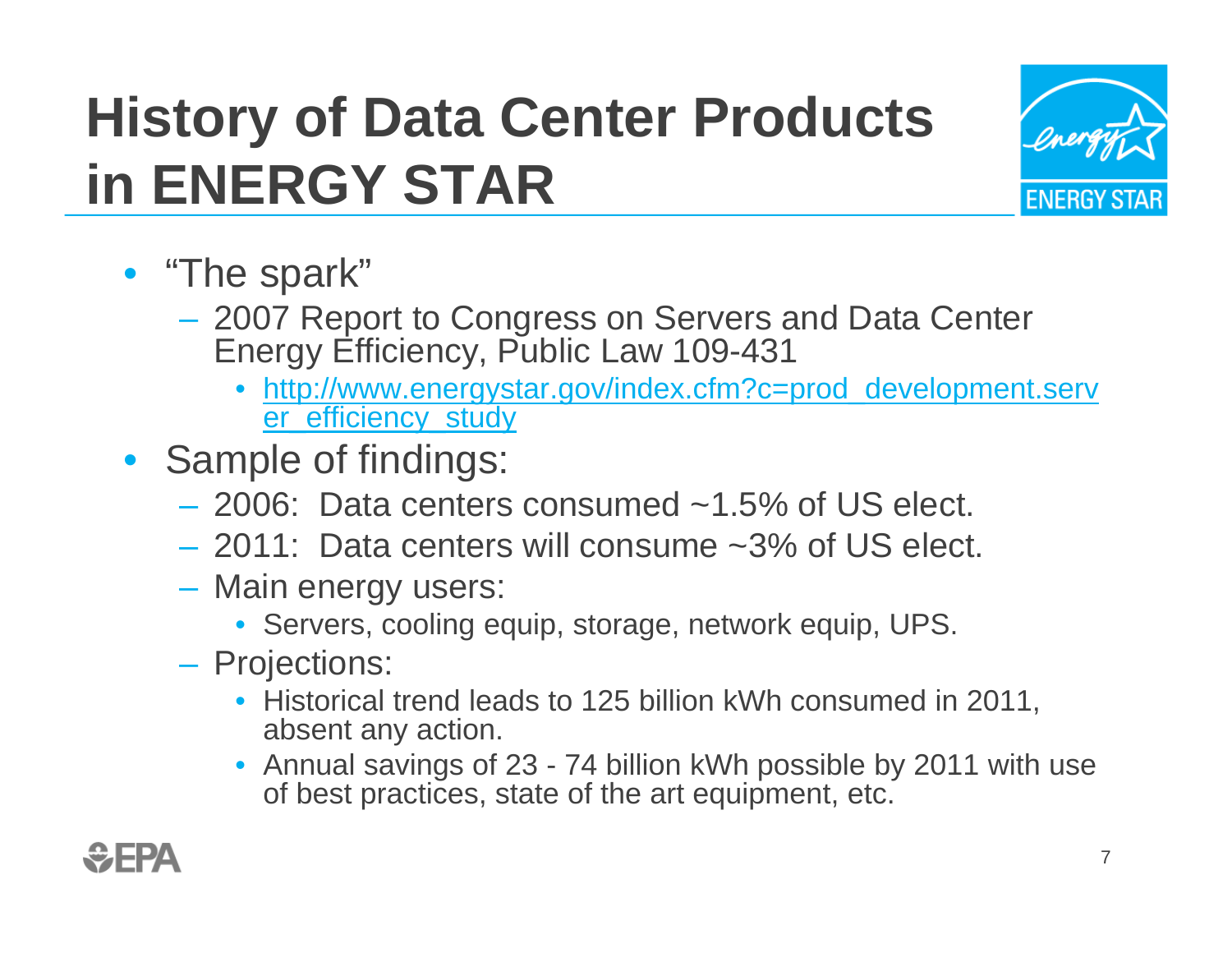### **Timeline of Data Center Product Specifications**

- 2009:
	- Servers v1.0
- 2012:
	- UPS v1.0
- 2013:
	- Servers v2.0
	- Storage v1.0
- 2014:
	- Large Network Equipment v1.0

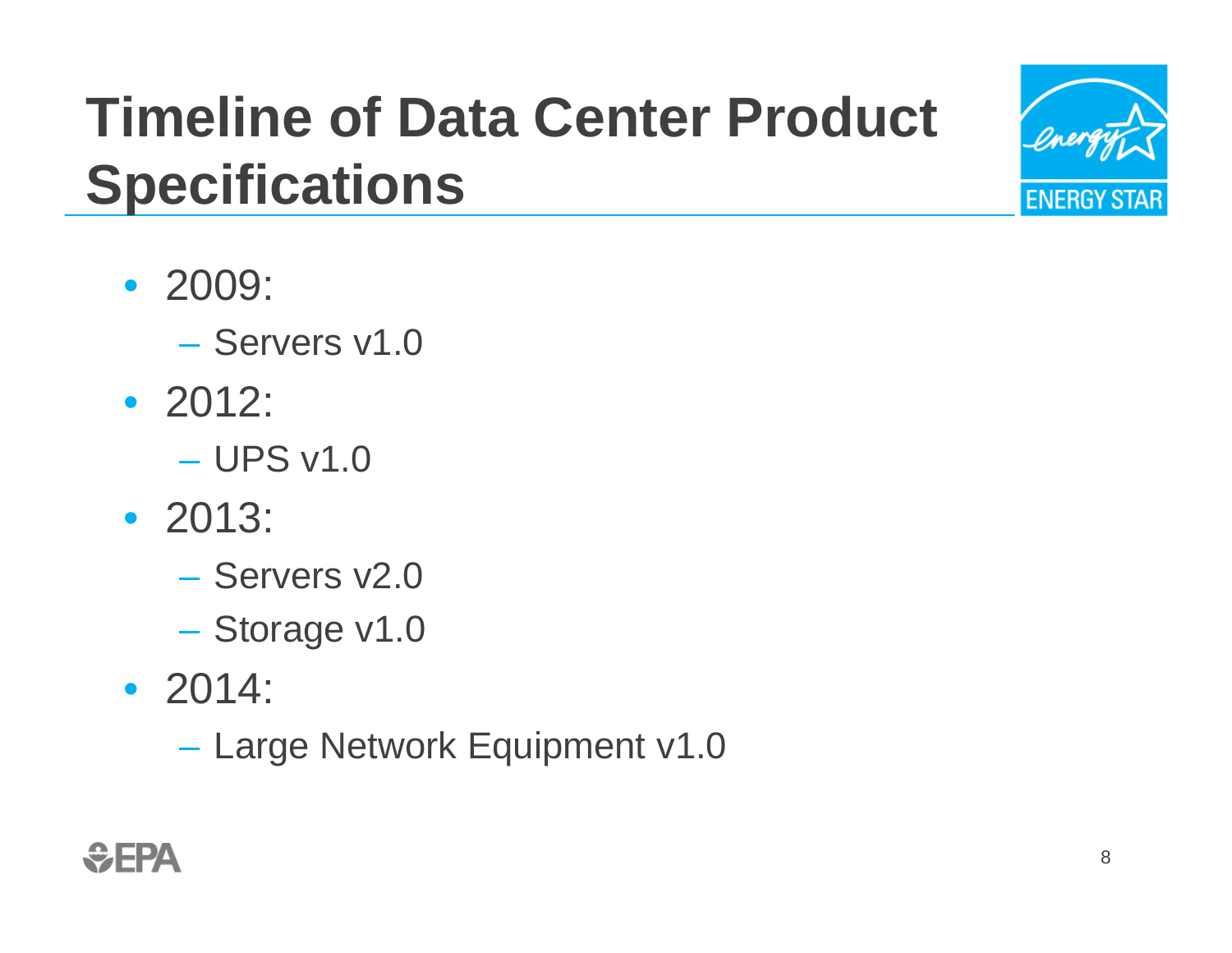# **Server Spec Comparison**

|                     | <b>Version 1.1</b>                           | <b>Version 2.0</b>                          |           |  |
|---------------------|----------------------------------------------|---------------------------------------------|-----------|--|
| Scope               | $1 - 4$ socket RP                            | $1 - 4RP$<br>$1 - 4 BS$<br>$1 - 4$ RS       |           |  |
| <b>Idle limits</b>  | 1 socket: 55W, 65W*<br>2 socket: 100W, 150W* | 1 socket: 47W, 57W*<br>2 socket: 92W, 142W* | <b>TA</b> |  |
|                     |                                              | <b>Resilient servers: 205W</b>              |           |  |
| Memory adder        | 2 W/GB, applies after 4GB                    | 0.75 W/GB, applies after 4GB                |           |  |
| APA <sub>s</sub> ** |                                              | Adding idle testing option                  |           |  |
| PSU regs.           | Single output: 80+<br>Silver/Gold            | Single output: 80+ Gold                     |           |  |
|                     | Multi output: 80+ Bronze                     | Multi output: 80+ Silver                    |           |  |
| <b>PSU testing</b>  |                                              | Adding 3-phase power                        |           |  |
| Power manage        | $3 - 4 RP$                                   | All                                         |           |  |

RP = rack/pedestal, BS = blade server, RS = resilient server.

\*Level applies to managed servers

\*\*APA = Auxiliary Processing Accelerator. ESTAR-created term for add-in processing, GPU cards, etc. that are being used more frequently in servers now.

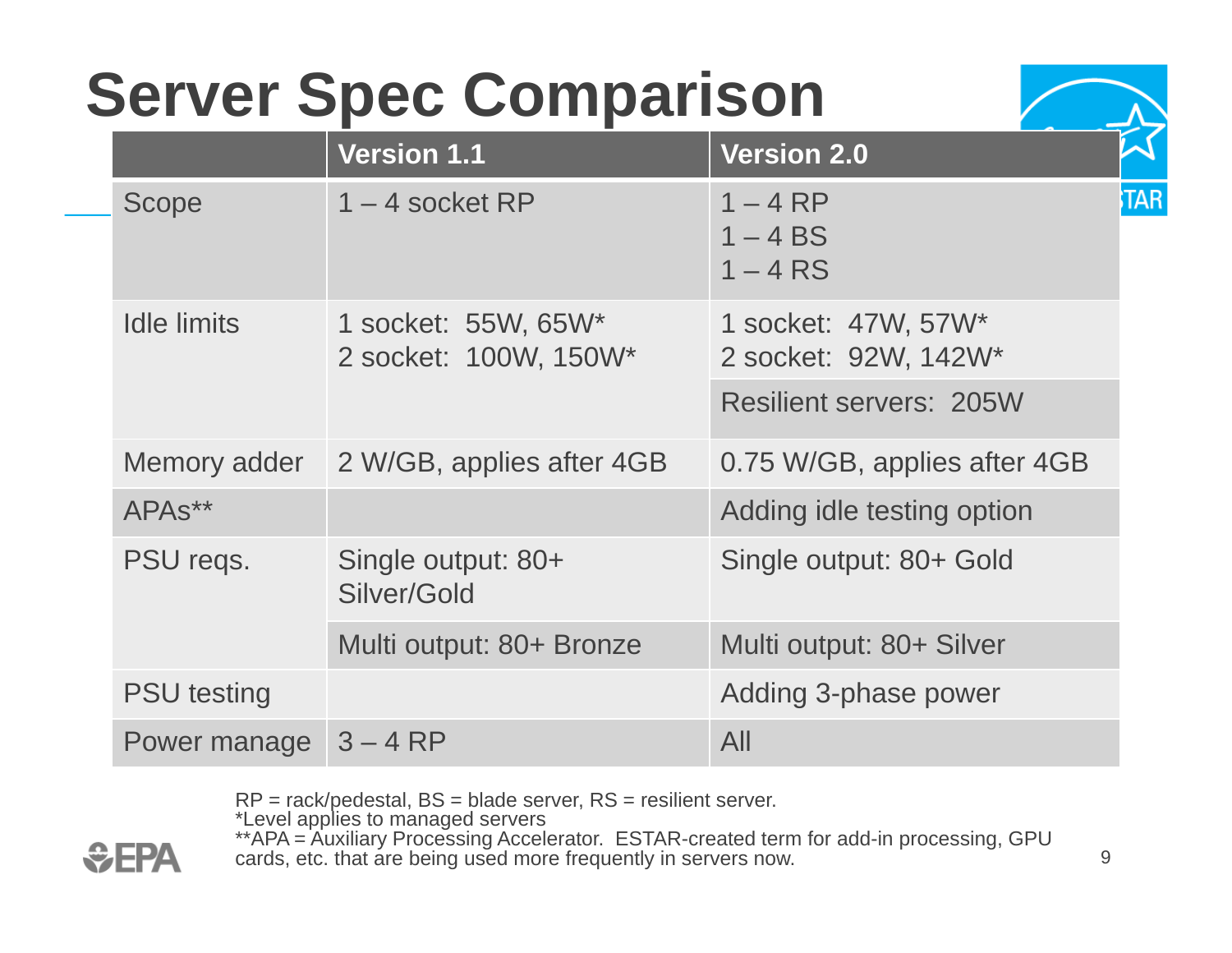### **Future Servers v3.0**



- Active mode requirements
	- Use SERT results to set active levels
	- –Power/performance metrics, etc.
- More standardized data reporting
	- Power and Performance Datasheet
	- New Qualified Product List
- Explore greater thermal reporting

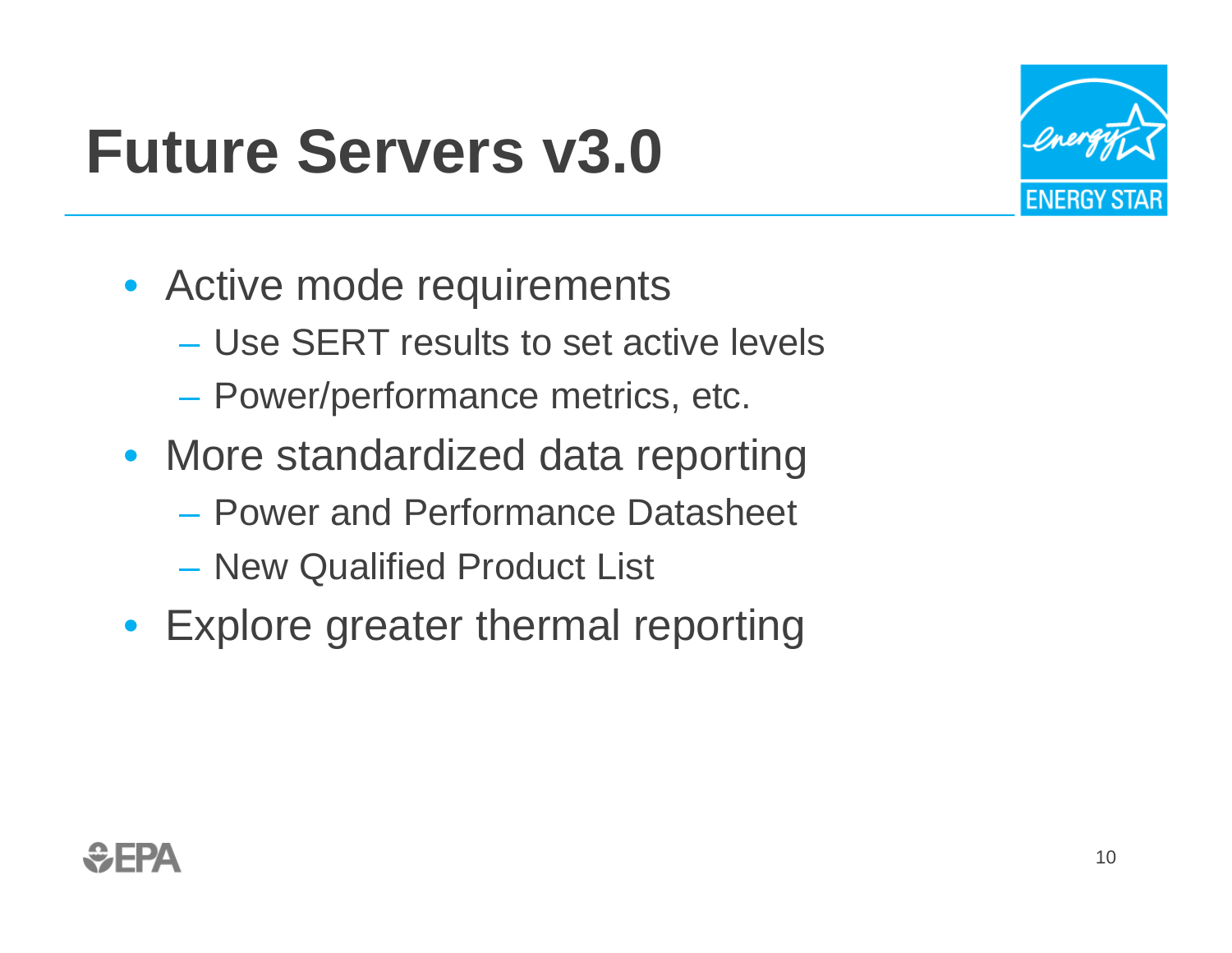# **SERT**



- Developed by SPEC, in partnership with ENERGY STAR.
- Designed as a tool set to measure energy performance of computer servers in active mode.
- Intended for global use, beyond our program.
- •Expandable with new workloads, etc.
- Cornerstone of v2.0 and future ENERGY STAR Servers testing.

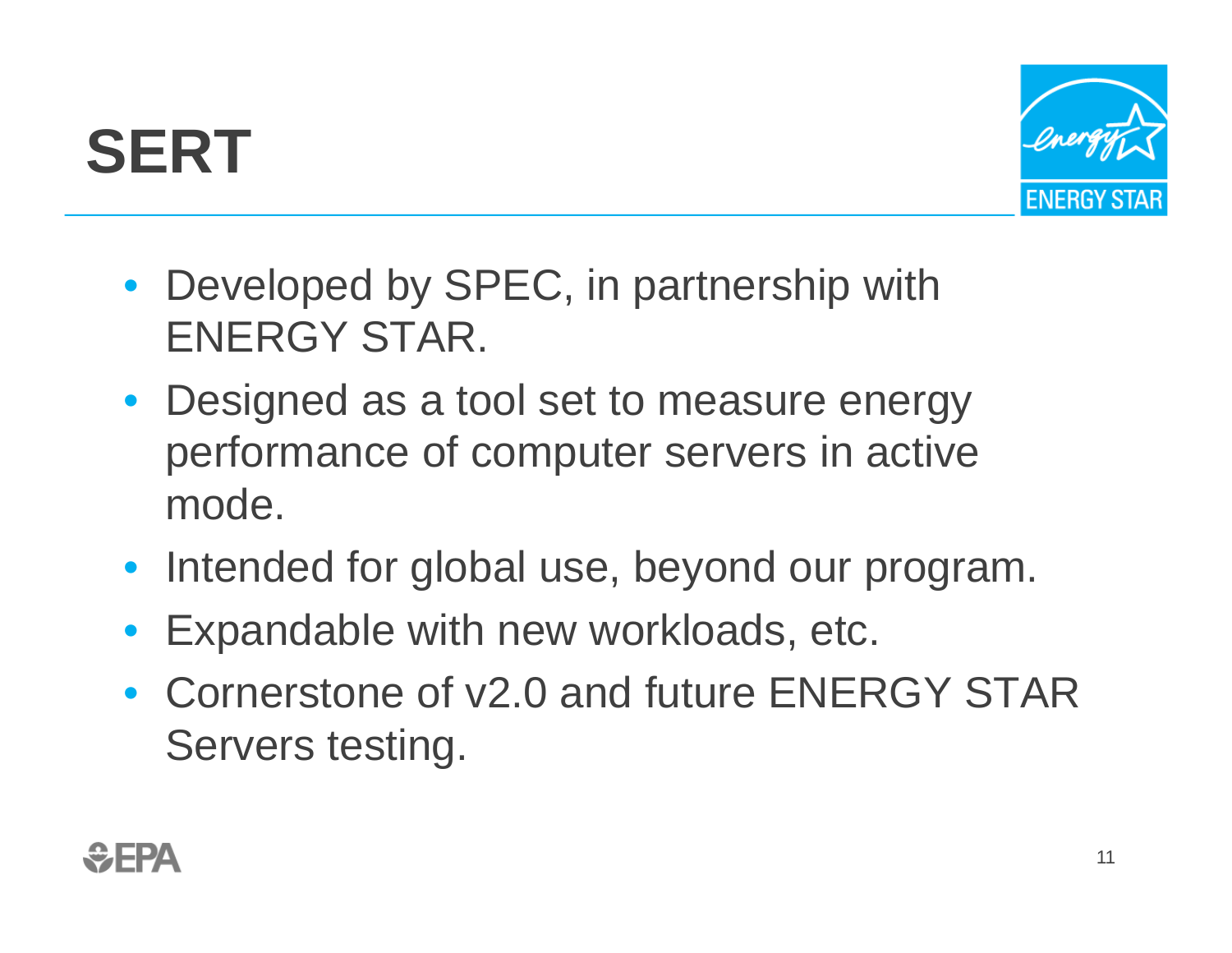# **International Harmonization**



- ENERGY STAR supports international adoption of common test procedures
- Ideally, test once, ship anywhere
- Want to see SERT adopted internationally
- Interest from:
	- China
	- South Korea
	- EU
	- Canada
	- Others

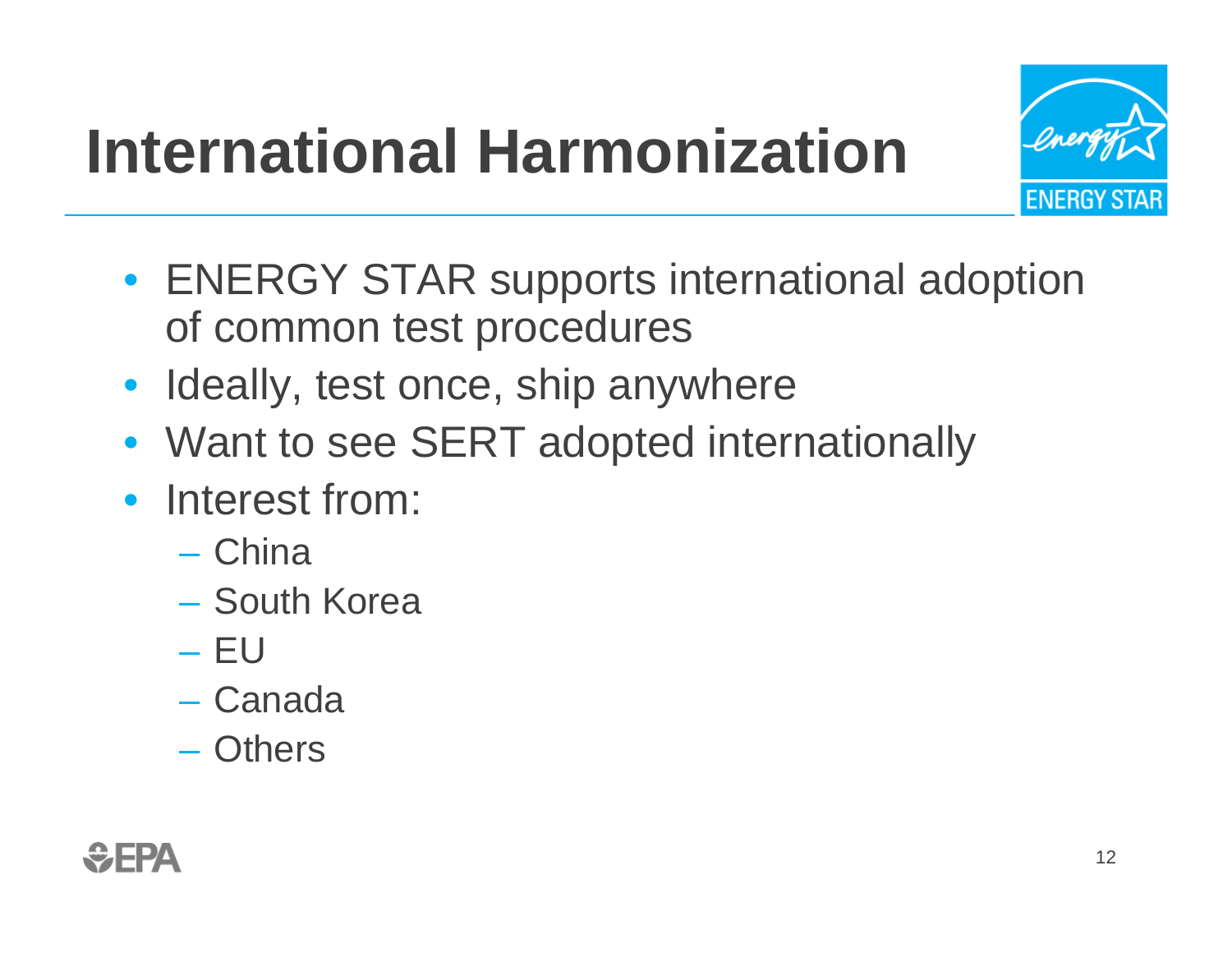### **Utility of ENERGY STAR in Data Centers?**

- Go beyond the label
- Identify energy efficient products
- Standardization
	- "All together now!"
		- See: Problem of coordination, earlier slide
	- Provide standardized data reporting
	- $\mathcal{L}_{\mathcal{A}}$ - Provide standard test procedure (may be existing industry procedure)
- Example: UPS
	- – All certified UPS products must report efficiency at 25, 50, 75, and 100% load (differs for AC vs. DC)

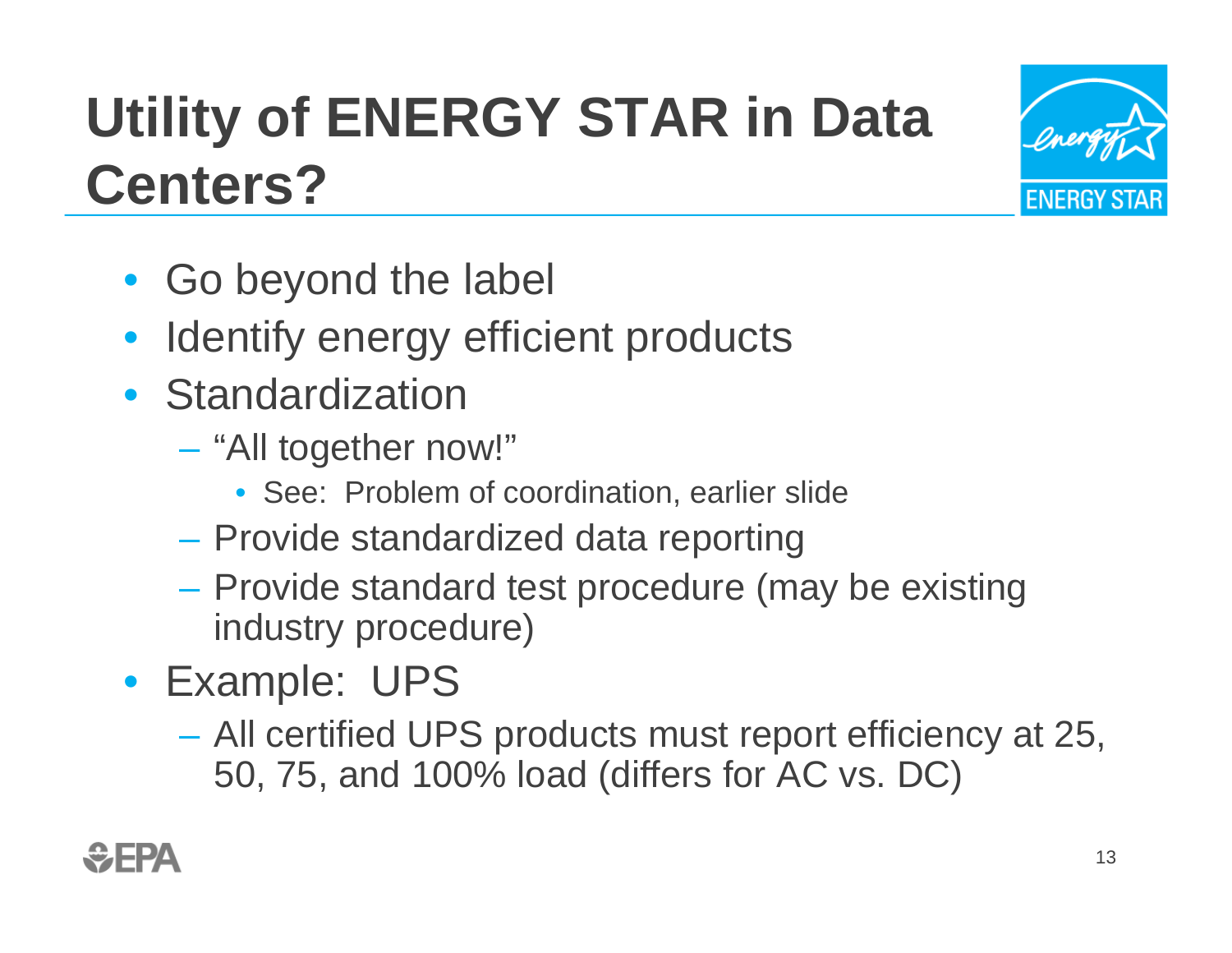### **Power and Performance Datasheet (PPDS)**



- •Contains information on product energy performance
- • Helps purchasers understand energy efficiency of their products, make comparisons
- $\bullet$ Developing online "PPDS widget" to search ESTAR database

| <b>ENERGY STAR Product Comparison</b>                            |                                       |                                       |                                       |                                       |
|------------------------------------------------------------------|---------------------------------------|---------------------------------------|---------------------------------------|---------------------------------------|
| <b>ENERGY STAR</b><br><b>Print Results</b><br>Save as Excel file |                                       |                                       |                                       |                                       |
|                                                                  |                                       |                                       |                                       |                                       |
|                                                                  | <b>Manufacturer 1</b><br>XXX-1500-120 | <b>Manufacturer 2</b><br>YYY-2000-120 | <b>Manufacturer 3</b><br>ZZZ-2200-120 | <b>Manufacturer 4</b><br>111-1500-120 |
| <b>General Characteristics</b>                                   |                                       |                                       |                                       |                                       |
| Manufacturer                                                     | Manufacturer 1                        | Manufacturer 2                        | Manufacturer 3                        | Manufacturer 4                        |
| <b>Model Name</b>                                                | XXX-1500-120                          | YYY-2000-120                          | ZZZ-2200-120                          | 111-1500-120                          |
| <b>Model Number</b>                                              | XXX-1500-120                          | YYY-2000-120                          | ZZZ-2200-120                          | 111-1500-120                          |
| <b>Electrical Characteristics</b>                                |                                       |                                       |                                       |                                       |
| <b>Energy Conversion Mechanism</b>                               | <b>Static</b>                         | Static                                | Static                                | <b>Static</b>                         |
| <b>Topology</b>                                                  | Double-conversion                     | Double-conversion                     | Double-conversion                     | Double-conversion                     |
| Model Meets Definition of Modular UPS (Y/N)                      | N                                     | N                                     | N                                     | N                                     |
| Single-normal-mode UPS or Multiple-normal-mode UPS?              | Single-normal-mode                    | Single-normal-mode                    | Single-normal-mode                    | Single-normal-mode                    |
| <b>Total Number of Outlets</b>                                   | 6                                     | 6                                     | 6                                     | $\overline{4}$                        |
| Number of Backup Outlets                                         | 6                                     | 6                                     | 6                                     | 4                                     |
| Number of Surge Outlets                                          | $\Omega$                              | $\Omega$                              | $\Omega$                              | $\mathbf{0}$                          |
| Minimum Input Voltage                                            | 110 V ms                              | 90 V rms                              | 90 V rms                              | 89 V rms                              |
| Maximum Input Voltage                                            | 130 V mms                             | 150 V rms                             | 150 V rms                             | 142 V rms                             |
| Minimum Output Voltage                                           | 110 V rms                             | 110 V rms                             | 110 V rms                             | 100 V rms                             |
| Maximum Output Voltage                                           | $127 V$ rms                           | 127 V rms                             | 127 V rms                             | $127V$ rms                            |
| Minimum Output Frequency                                         | 60 Hz                                 | 50 Hz                                 | 50 Hz                                 | 50 Hz                                 |
| Maximum Output Frequency                                         | 60 Hz                                 | 60 Hz                                 | 60 Hz                                 | 60 Hz                                 |
| <b>ENERGY STAR Efficiency Values<sup>1</sup></b>                 |                                       |                                       |                                       |                                       |
| <b>Test Input Frequency</b>                                      | $120V$ rms                            | 120 V rms                             | 120 V rms                             | 120 V rms                             |
| <b>Test Output Voltage</b>                                       | 60 V rms                              | 60 V rms                              | 60 V rms                              | 60 V rms                              |
| <b>Test Output Frequency</b>                                     | 120 Hz                                | 120 Hz                                | 120 Hz                                | 120 Hz                                |

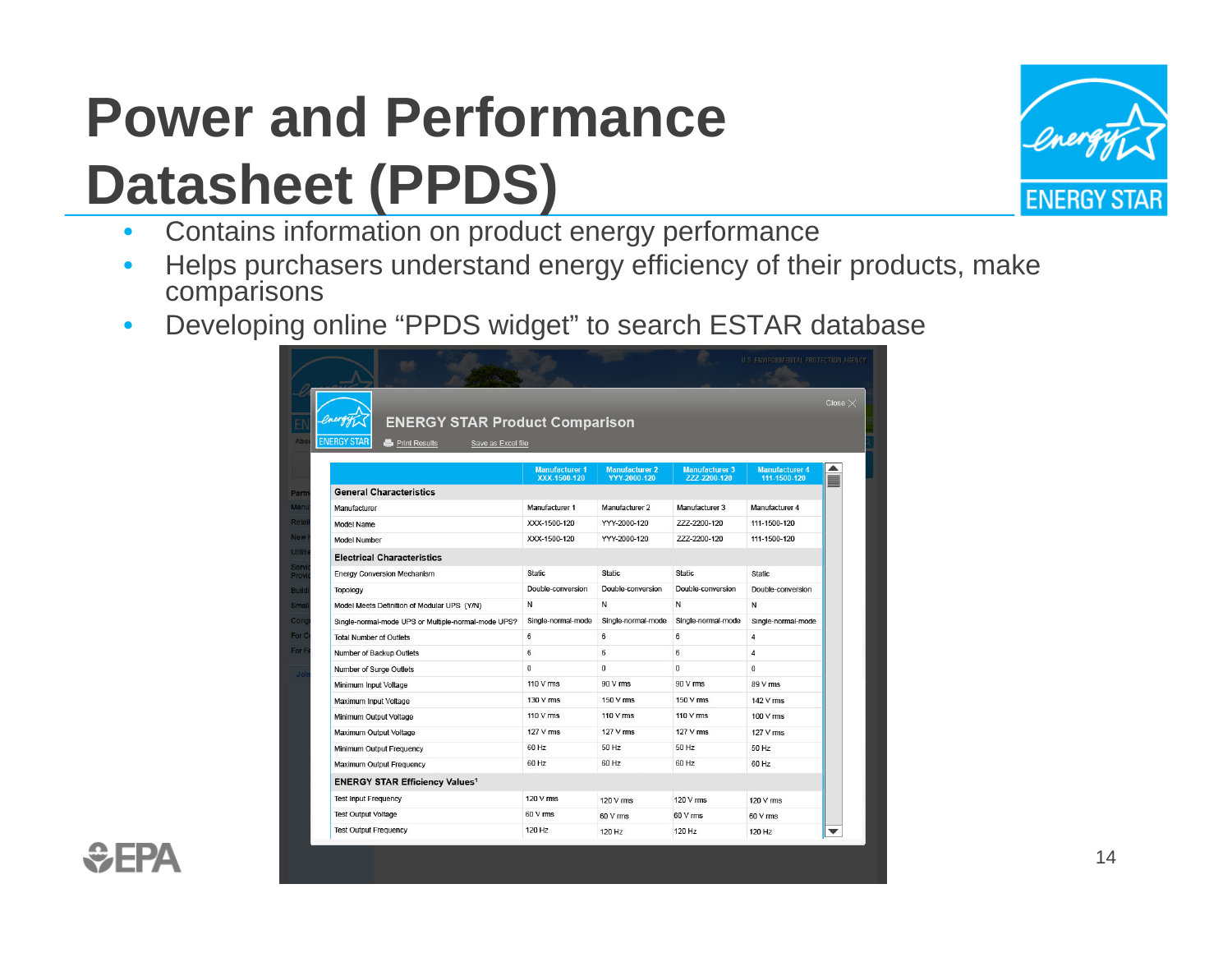# **Qualified Product List (QPL)**



- Was an Excel spreadsheet of all qualified products.
	- Limited information, updated every two weeks, kind of awkward document
- Is/will be a more dynamic web platform for searching list of products
	- Data downloadable in variety of formats
	- Updated every 24 48 hrs
	- Much more information available
	- –- Example: Clothes Washers
		- $\bullet$  https://data.energystar.gov/Government/ENERGY-STAR-Certified-Residential-Clothes-Washers/cmae-djp4

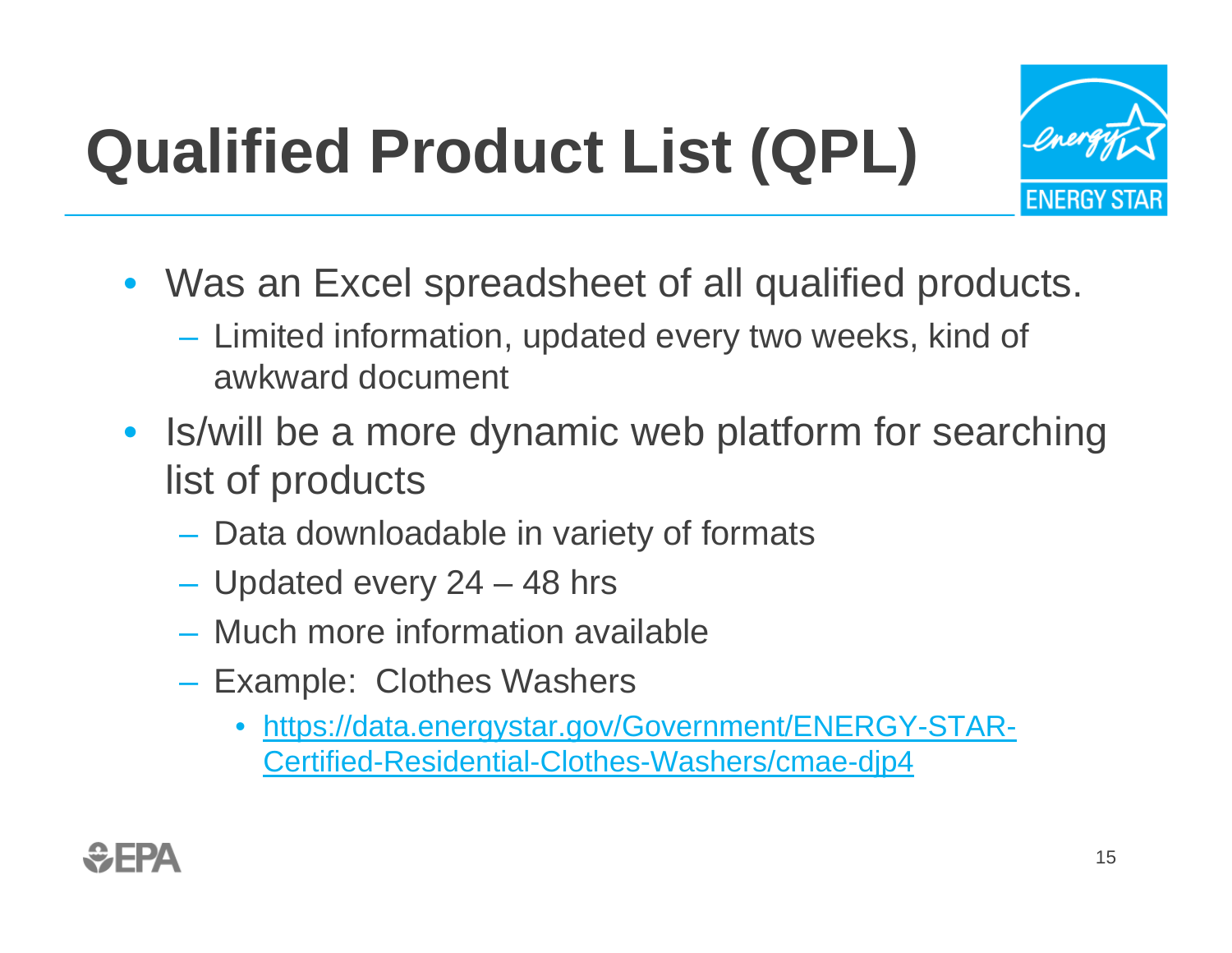

# **Final Note: Workstations**

- ENERGY STAR Computer v6.0 almost complete
- $\bullet$  Computer Workstations included in scope
	- Current approach needs to change
	- Holdover from v4.0, never intended to be permanent
- Trying to find good, universally accepted benchmark.
- **SPEC** involvement?
	- Workstation benchmark effort before my time, back around 2006 (Computers v4.0)
	- $-$  Interested in reopening this work
	- Successful SERT development partnership as model
- Interested in further discussion with SPEC Workstation group
- •Develop benchmark in time for  $v7.0$ .